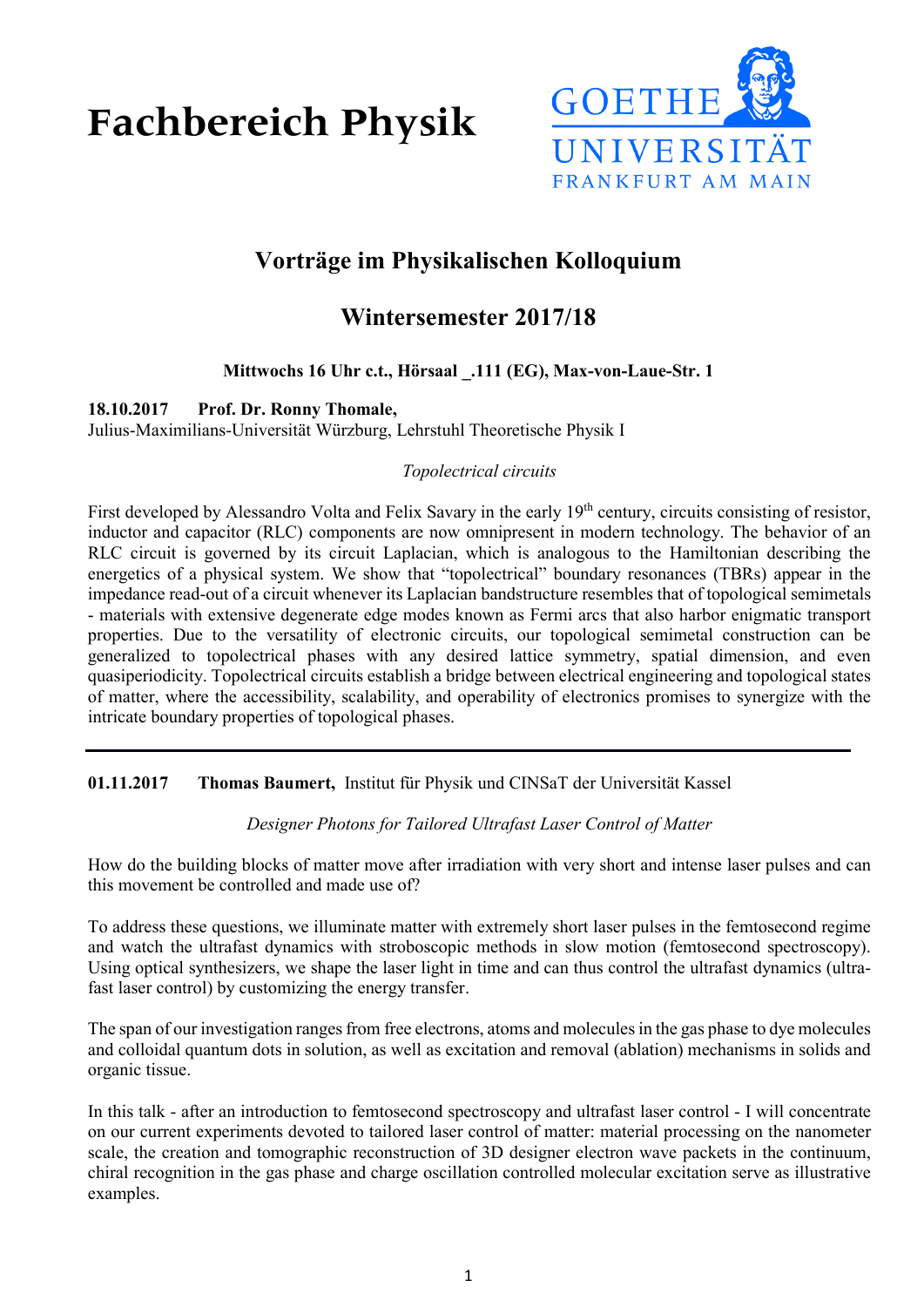**08.11.2017 Dr. Tatjana Tchumatchenko,** Theory of Neural Dynamics Max Planck Institute for Brain Research Frankfurt am Main, Germany

*Dynamics and computation in neural networks*

Many theoretical developments in physics are guided by the principle put forward by Einstein that "a model should be as simple as possible, but not simpler". Walking a delicate line between intricately detailed models and simple, yet biologically less realistic, is a particularly challenging task when it comes to understanding the brain's neural networks. Finding out the right level of detail to work on and identifying strategies for how to connect different microscopic aspects (e.g. ion channels, synapses, proteins etc) to the macroscopic computations (e.g. learning, attention, information transmission) carried out in the neural networks shall be the topic of this lecture. I will present my recent work connecting the different micro and macroscopic level related to neural computation in the cortex.

**15.11.2017 Prof. Dr. Peter Labudde,** Pädagogische Hochschule in der Nordwestschweiz (Zentrum Naturwissenschafts- und Technikdidaktik) & Universität Basel

> F e s t k o l l o q u i u m anlässlich des 90.-ten Geburtstages von Prof. Weltner

#### *Warum fällt Physik manchen Jugendlichen und Studierenden so schwer? Herausforderungen und Chancen beim Lehren der Physik*

Viele Kinder, Jugendliche und Erwachsene sind fasziniert von Phänomenen aus Natur und Technik. Sie stellen Fragen und wollen den Phänomenen auf den Grund gehen. Wie könnte es im Physikunterricht bzw. -studium noch besser gelingen, an diese Faszination und Neugierde anzuknüpfen, sie hochzuhalten und zu fördern? Wie lässt sich eine Balance zwischen Alltagswelt und Fachsystematik, zwischen qualitativen Erklärungen und quantitativen Modellen finden? Im Vortrag werden anhand vielfältiger konkreter Beispiele, z.B. Physik des Hubschraubers oder Zeitmessung im Schwimmsport, empirisch fundierte fachdidaktische Prinzipien vorgestellt. Unter anderem die Bedeutung des Vorwissens der Lernenden, der Einbezug der Lebenswelt, die Auseinandersetzung mit offenen Problemen, kooperations- und kommunikationsfördernde Unterrichtsformen. Der Referent zeigt Perspektiven auf, mit welchen sich der Physikunterricht bzw. das Studium qualitativ weiterentwickeln lassen.

### **22.11.2017 Prof. Dr. Johanna Stachel,** Physikalisches Institut, Universität Heidelberg

### *Studying big bang matter in high energy nuclear collisions at the LHC*

The theory of strong interaction, quantum-chromo-dynamics, predicts for high temperature and density a new state of matter in which the confinement of quarks and gluons is lifted. This state, the quark-gluonplasma, existed in the early universe after the electro-weak phase transition up to about 10 microseconds. In the past 30 years accelerator-based experiments have been conducted in order to recreate this state of matter for a short time. The ideal tool are collisions of heavy nuclei at energies as high as possible. With the Large Hadron Collider (LHC) at CERN an entirely new energy regime is accessible.

Two aspects of the data will be explored: Experimental knowledge about the phase bounary between ordinary hadronic matter and the quark-gluon plasma. This is based on the measured yields of various hadronic species. Here a direct link can be made the the full statistical operator of QCD including it's fluctuations. Evidence for deconfinement. This comes from the production of charmonia as a function of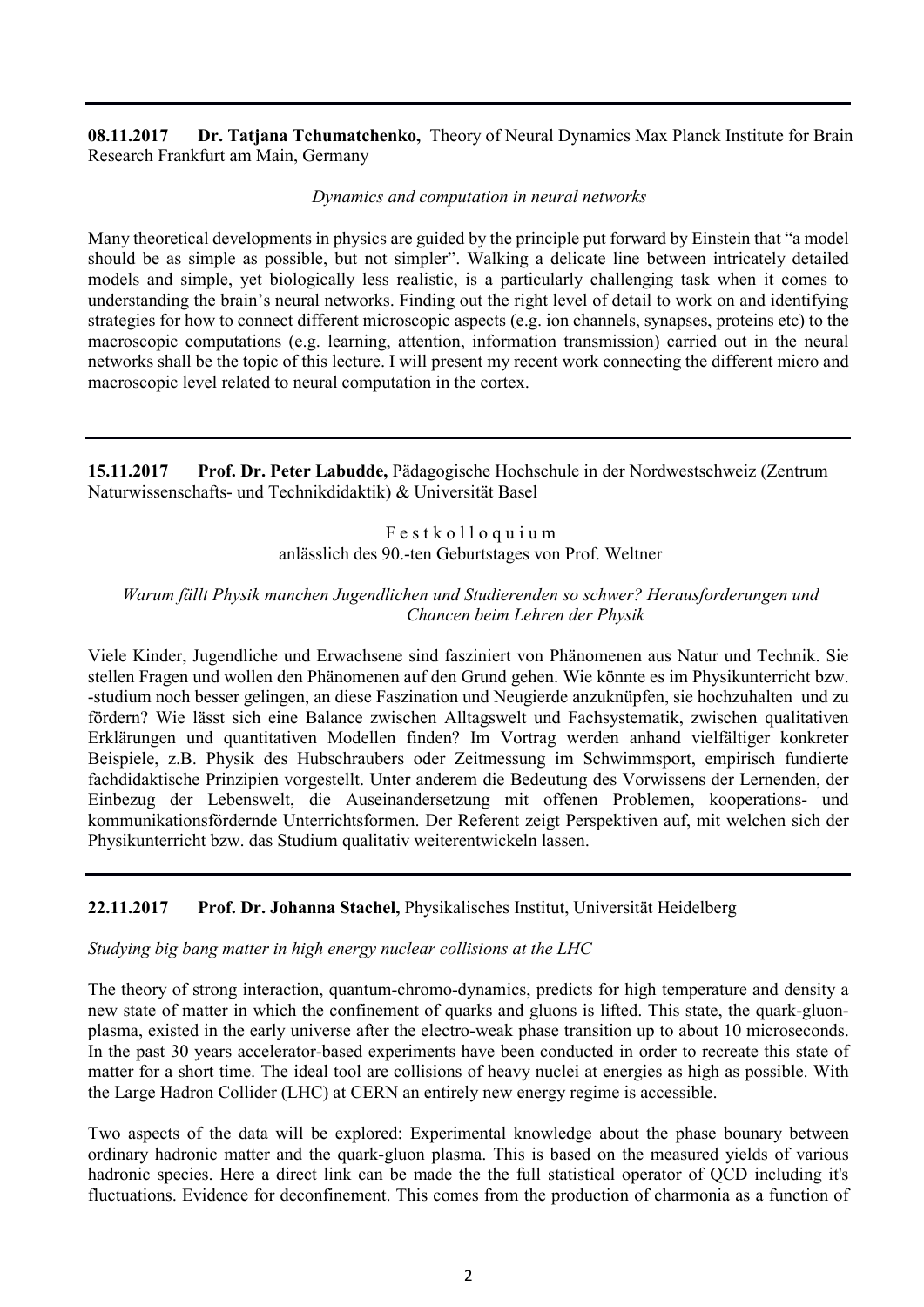center of mass energy and centrality of the collision. The LHC data will be put into perspective vis-a-vis the results from lower energies.

**06.12.2017 Dr. Friederike Korneck,** Institut für Didaktik der Physik, Goethe-Universität Frankfurt am Main

#### Antritts vor les ung

*Verzahnung physikdidaktischer Lehre und Forschung am Beispiel eines Microteaching-Projekts*

Welche Kompetenzen benötigen angehende Physiklehrkräfte für die Gestaltung qualitätsvollen Unterrichts und wie können diese gefördert werden? Um diesen für die Lehrerbildung grundlegenden Fragen nachzugehen, wurden die professionellen Kompetenzen von insgesamt 125 Lehramtsstudierenden des Fachbereichs Physik der Goethe-Universität erhoben sowie ihr Unterricht im Rahmen von Microteaching-Seminaren videografiert und ausgewertet. Die angehenden Lehrkräfte planen in den Veranstaltungen Unterrichtsminiaturen von 12 Minuten Länge zu Freihandexperimenten aus der Mechanik und unterrichten diese an mit der Universität kooperierenden Schulen. Die Unterrichtsvideos werden sowohl für die Professionalisierung im Rahmen von (kollegialen) Analysen als auch für die Unterrichtsforschung genutzt.

Im Vortrag wird das Lehr- und Forschungsprojekt vorgestellt und Ergebnisse zu den Zusammenhängen von Fachwissen, fachdidaktischem Wissen und Lehrerüberzeugungen mit der Qualität des gezeigten Unterrichts zur Diskussion gestellt. Als Ausblick werden Schlussfolgerungen für Studium und Forschungsmethodik diskutiert.

**13.12.2017 Prof. Dr. Lambert Alff**, Institute of Materials Science, TU Darmstadt, Germany

*Control of Switching Modes and Conductance Quantization in Oxygen Engineered HfO x based Memristive Devices*

Hafnium oxide (HfO x ) based memristive devices have tremendous potential as non-volatile resistive random access memory (RRAM) and in neuromorphic electronics. Despite its seemingly simple two-terminal structure, myriad of RRAM devices reported in the rapidly growing literature exhibit rather complex resistive switching behaviors. Using a Pt/HfO x /TiN based metal-insulator-metal structure as model system, we show that a wellcontrolled oxygen stoichiometry governs the filament formation and the occurrence of multiple switching modes. The oxygen vacancy concentration is the key factor in manipulating the balance between electric field and Joule heating during formation, rupture (reset), and reformation (set) of the conductive filament in the dielectric. In addition, the engineering of oxygen vacancies stabilizes atomic size filament constrictions exhibiting integer and half-integer conductance quantization at room temperature during set and reset. Identifying the materials conditions of different switching modes and conductance quantization contributes to a unified switching model correlating structural and functional properties of RRAM materials. The possibility to engineer the oxygen stoichiometry in HfO x will allow creating quantum point contacts with multiple conductance quanta as a first step towards multi-level memristive quantum devices.

**20.12.2017 Apl. Prof. Dr. Till Jahnke**, Institut für Kernphysik Goethe-Universität, Frankfurt am Main

Antritts vor le sung

*Der Photoeffekt – Elektronen als Botschafter der Quantenwelt*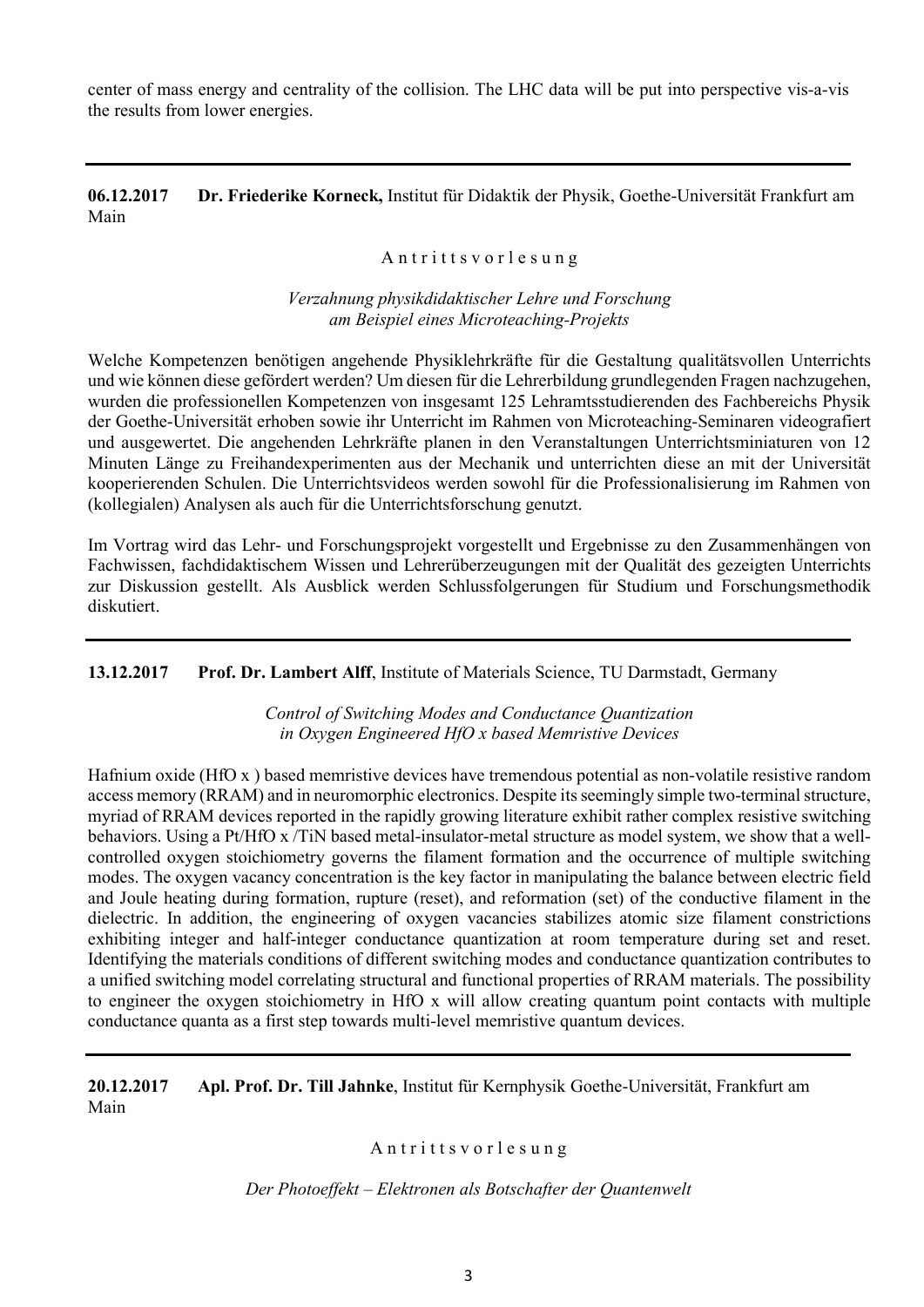Es ist inzwischen mehr als 100 Jahre her, dass Einstein mit seiner Beschreibung des photoelektrischen Effekts aufzeigte, wie Elektronen nach der Absorption von Photonen aus Atomen und Molekülen herausgelöst werden können. Im Laufe der Zeit wurde der Photoeffekt für die Untersuchung des Aufbaus von Materie eingesetzt. Durch sog. "Elektronenspektroskopie" gelang es, zunächst die Grundzüge und dann auch viele Details des heutigen atomphysikalischen Verständnisses der mikroskopischen Welt zu entschlüsseln. Andere spektroskopische Methoden, die ebenfalls auf dem Wechselspiel von Materie und Licht beruhen, lösten gar die Entwicklung der Quantenmechanik aus. Für all diese Untersuchungen wurde in den meisten Fällen ausgenutzt, dass Photonen eine wohldefinierte Energie haben, die sie an das herauszulösende Elektron abgeben. Photonen besitzen allerdings mit ihrem quantenmechanischen Drehimpuls eine weitere wichtige Eigenschaft, die sich ebenfalls dazu verwenden lässt, Informationen über den atomaren Mikrokosmos zu erhalten. Die Antrittsvorlesung widmet sich diesem Thema und behandelt experimentelle Untersuchungen zum Photoeffekt der letzten 20 Jahre. Nach einer kurzen Einführung zur Wechselwirkung von Photonen und Materie, werden zunächst einfache Atome behandelt. Es wird gezeigt, wie aufgrund der Emissionsrichtung der Elektronen z.B. verschiedene Prozesse der Doppelionisation von Atomen unterschieden und des Weiteren auch anschaulich verstanden werden können. Im Folgenden werden dann die Unterschiede zu Molekülen aufgezeigt und es wird dargestellt, welche Informationen molekulare Photoelektronen mit sich tragen, und wie man diese experimentell ausliest. Im letzten Teil des Vortrags werden zwei Untersuchungen aus der aktuellen Forschung präsentiert, unter anderem wie man mit Hilfe des Photoeffekts den Aufbruch eines Moleküls in zwei getrennte Atome direkt verfolgen kann.

**10.01.2018 Apl. Prof. Dr. Piero Nicolini**, Frankfurt Institute for Advanced Studies (FIAS), Frankfurt am Main

Antritts vorles ung

#### *In wie vielen Dimensionen leben wir?*

In dieser Vorlesung werde ich das Konzept der Dimension vorstellen. Wir werden sehen, dass die Anzahl der Dimensionen abhängig vom Prozess der Messung ist. Dabei spielt die Dynamik eines physikalischen Systems eine wichtige Rolle in der Definition der Dimension. Nach dieser Einführung werden wir die Gründe analysieren, die die Theorie eines höherdimensionalen Universums unterstützen. Am Ende werden wir das Alternativszenario einer dimensional reduzierten Raumzeit diskutieren.

**17.01.2018 Prof. Dr. Eberhard Bodenschatz**, Max-Planck-Institut für Dynamik und Selbstorganisation Göttingen

#### *From Fluid Physics in the Brain to Building Synthetic Transport Networks*

Cerebrospinal fluid conveys many physiologically important signaling factors through the ventricular cavities of the brain. I shall report results on the transport of cerebrospinal fluid in the third ventricle of the mammalian brain and show that highly organized pattern of cilia modules exists, which collectively give rise to a network of fluid flows that allows for precise transport within this ventricle. These results suggest that ciliated epithelia can generate and maintain complex, spatiotemporally regulated flow networks that may have a physiological function. I shall then introduce our efforts on the bottom-up synthetic Biology approach to building synthetic cilia that we call synthonemes.